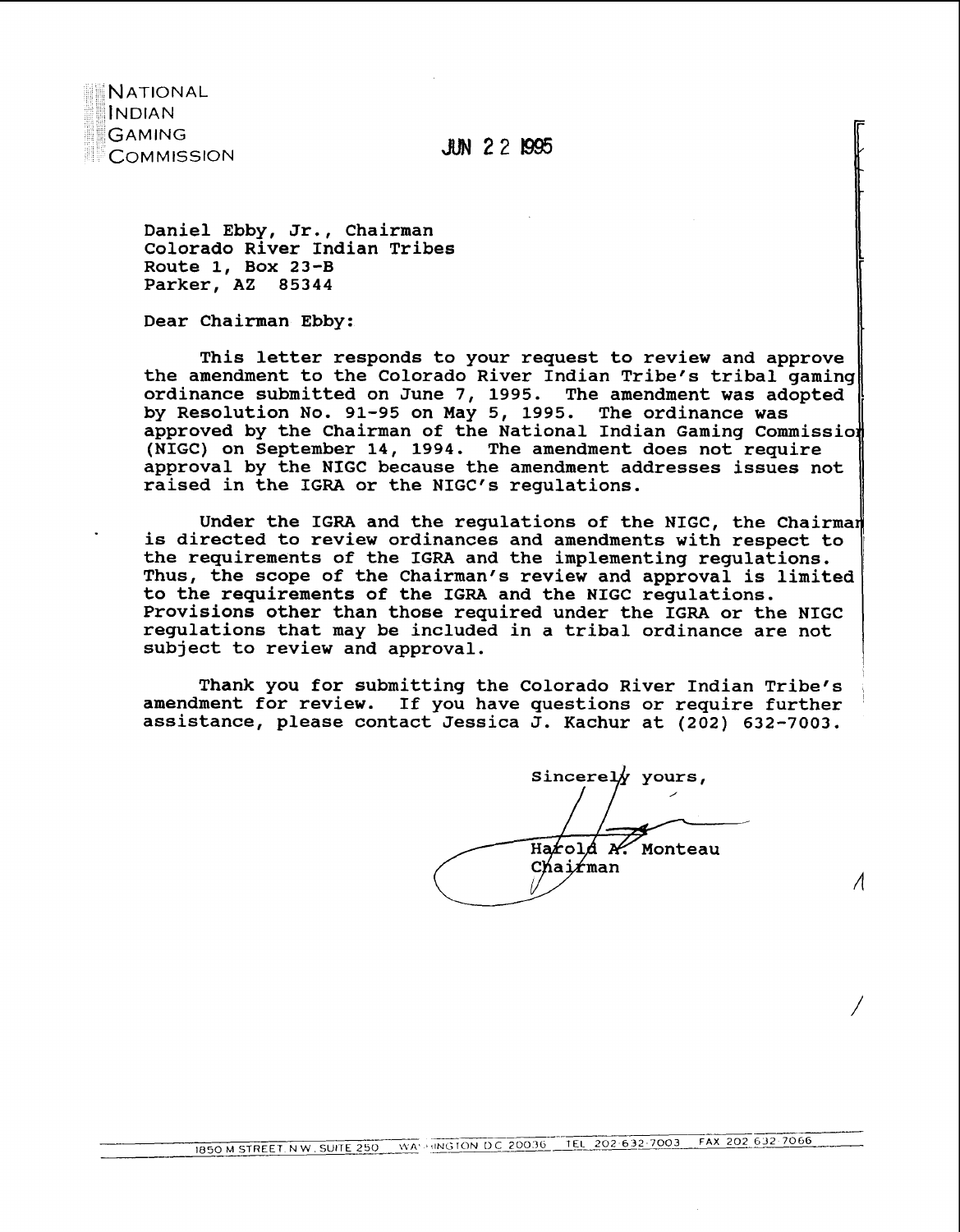Resolution No. 91-95

**RESOLUTION** 

COLORADO RIVER TRIBAL COUNCIL<br>Amend Section 201 ("Definitions") of the Gaming<br>A Resolution to Ordinance of the Colorado River Indian Tribes

Be it resolved by the Tribal Council of the Colorado River Indian Tribes, in RERRIC assembled May 5, 1995  $on$ WHEREAS, the Tribes operate a qaming facility that provides amenities for the entire community; and some of these amenities are designated for families, WHEREAS, which may include minor children; and WHEREAS, it necessary to provide quidance to the Gaming Enterprise Board and the Tribal Gaming Agency regarding those areas where minor children may only enter as incidental ingress and eqress when in the company of a parent or quardian; and it is the policy of the Tribes to ensure that no WHEREAS, individual under the age of 18 (eighteen) shall be allowed to engage in any Class II or Class III Gaming Activities; and WHEREAS, the Tribes' Class III Gaming Compact with the State of

Arizona states that "[n]o person under 18 years of age<br>shall be permitted to place any wager, directly or indirectly, in any Gaming Activities." (\$3(1)); and

WHEREAS, the Tribes' Gaming Ordinance prohibits persons under 18 (eighteen) years of age from remaining on the Gaming<br>Floor, but it does not define the term "Gaming Floor," nor does it address whether minors may cross through the Gaming Floor when accompanied by a parent or quardian:

May 5, 1995 duly approved by a vote of 

Tribal Council of the Colorado River Indian Tribes, pursuant to authority vested in it by Section

ratified by the Tribes on March 1, 1975 and approved by the Secretary of the Interior on May 29, 1975, pursuant to Section 16 of the Act of June 18, 1934, (48 Stat. 984). This resolution is effective as of the date of its adoption.

**COLORADO RIVER TRIBAL COUNCIL** By